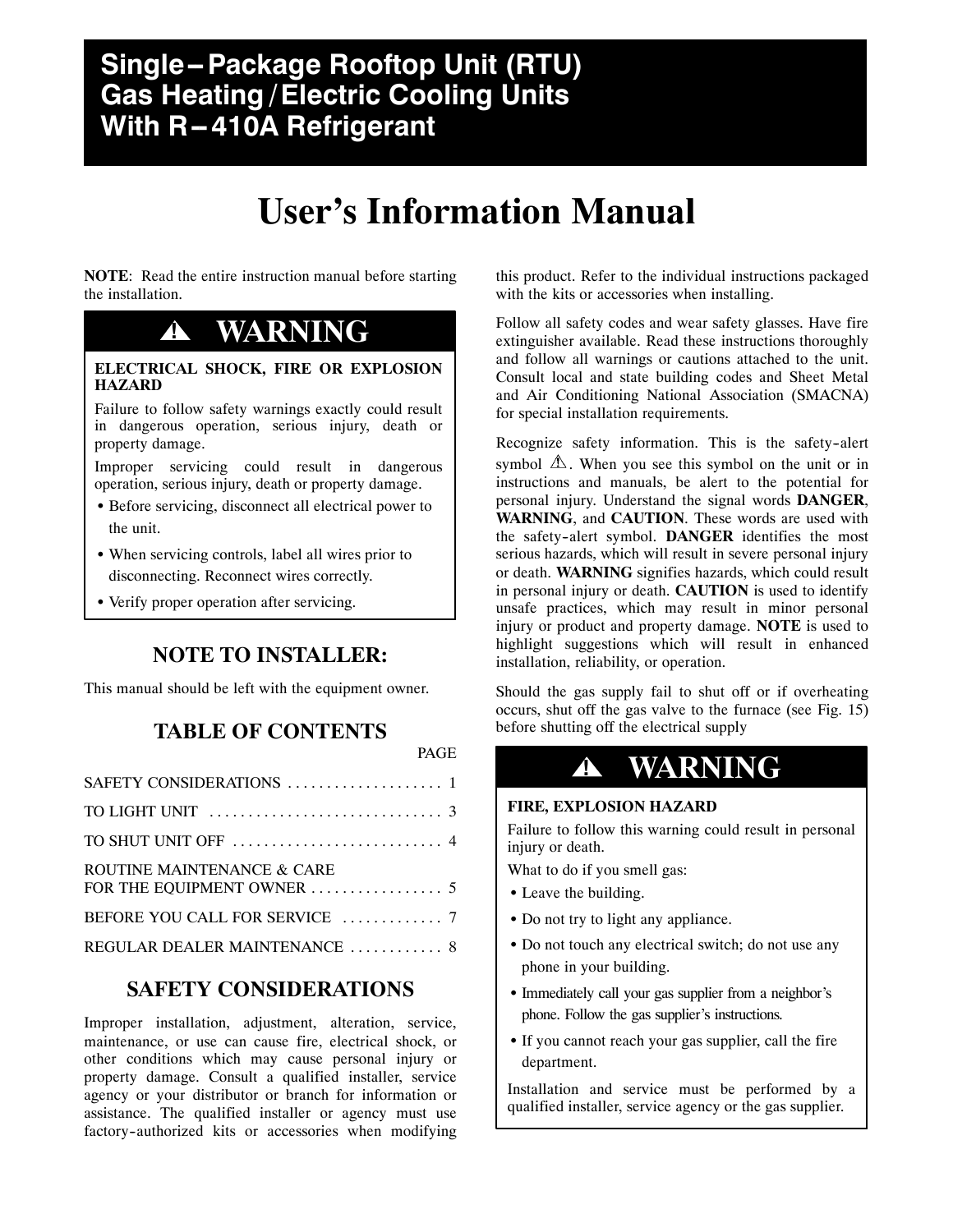# **! WARNING**

#### **FIRE, EXPLOSION HAZARD**

Failure to follow this warning could result in personal injury, death and/or property damage.

Do not store or use gasoline or other flammable vapors and liquids in the vicinity of this or any other appliance.

# **! WARNING**

#### **ELECTRICAL SHOCK HAZARD**

Failure to follow this warning could result in personal injury, death and/or property damage.

Before performing maintenance, be sure main power switch to unit is turned off and lockout tag is installed. There may be more than one power switch.

# **! WARNING**

#### **ELECTRICAL OPERATION HAZARD**

Failure to follow this warning could result in personal injury, death and/or property damage.

Do not use this equipment if any part has been under water. A flood-damaged equipment is extremely dangerous. Attempts to use the equipment can result in fire or explosion. A qualified service agency should be contacted to inspect the equipment and to replace all gas controls, control system parts, electrical parts that have been wet or the equipment if deemed necessary.

Your rooftop heating/cooling unit is equipped with an automatic, direct spark ignitor and an induced-draft, combustion blower.

# **! WARNING**

#### **PERSONAL INJURY HAZARD**

Failure to follow this warning could result in personal injury.

Burners will light automatically. Do not attempt to light by hand.

#### **IMPORTANT FACTS**

- DO: READ AND UNDERSTAND THIS MANUAL.
- DO: Have your equipment and vent system inspected annually by a qualified service technician.
- DO: Inspect your filter monthly and clean or replace when needed.
- DO: Provide adequate airflow to the equipment for efficient combustion and safe ventilation.
- DO Make sure:
- 1. All flue and vent connections are clear and free of obstructions, are leak free, and not damaged.
- 2. Duct connections are leak free and physically sound.
- 3. The unit base support is free of cracks, gaps, etc.
- 4. There are no signs of furnace deterioration.
- 5. Burners are aligned correctly.
- 6. Follow routine maintenance inspection.
- DO NOT: Keep combustible materials, gasoline, and other flammable liquids or vapors around your equipment.
- DO NOT: Cover your equipment in any manner.
- DO NOT: Store anything (including trash or debris) near your equipment.
- DO NOT: In any way block or restrict airflow around your equipment.
- DO NOT: Contaminate the air used for combustion of your equipment with any kind of chemical or fumes. This could also cause heat exchangers, metal vent systems or components to deteriorate.

## **! WARNING**

#### **FIRE, EXPLOSION HAZARD**

Failure to follow this warning could result in personal injury, death and/or property damage.

- 1. Do not turn off the electrical power to unit without first turning off the gas supply.
- 2. Before attempting to start the gas heating section, familiarize yourself with all the procedures that must be followed.
- 3. Never attempt to manually light the burners on the unit with a match, lighter, or any other flame. If the electric sparking device fails to light the burners, refer to the shutdown procedures, then call your dealer as soon as possible.

# **! CAUTION**

#### **CUT HAZARD**

Failure to follow this caution may result in personal injury.

When removing access panels or performing maintenance functions inside your unit, be aware of sharp sheet metal parts and screws. Although special care has been taken to reduce sharp edges inside the unit, be extremely careful when handling parts or reaching into the unit.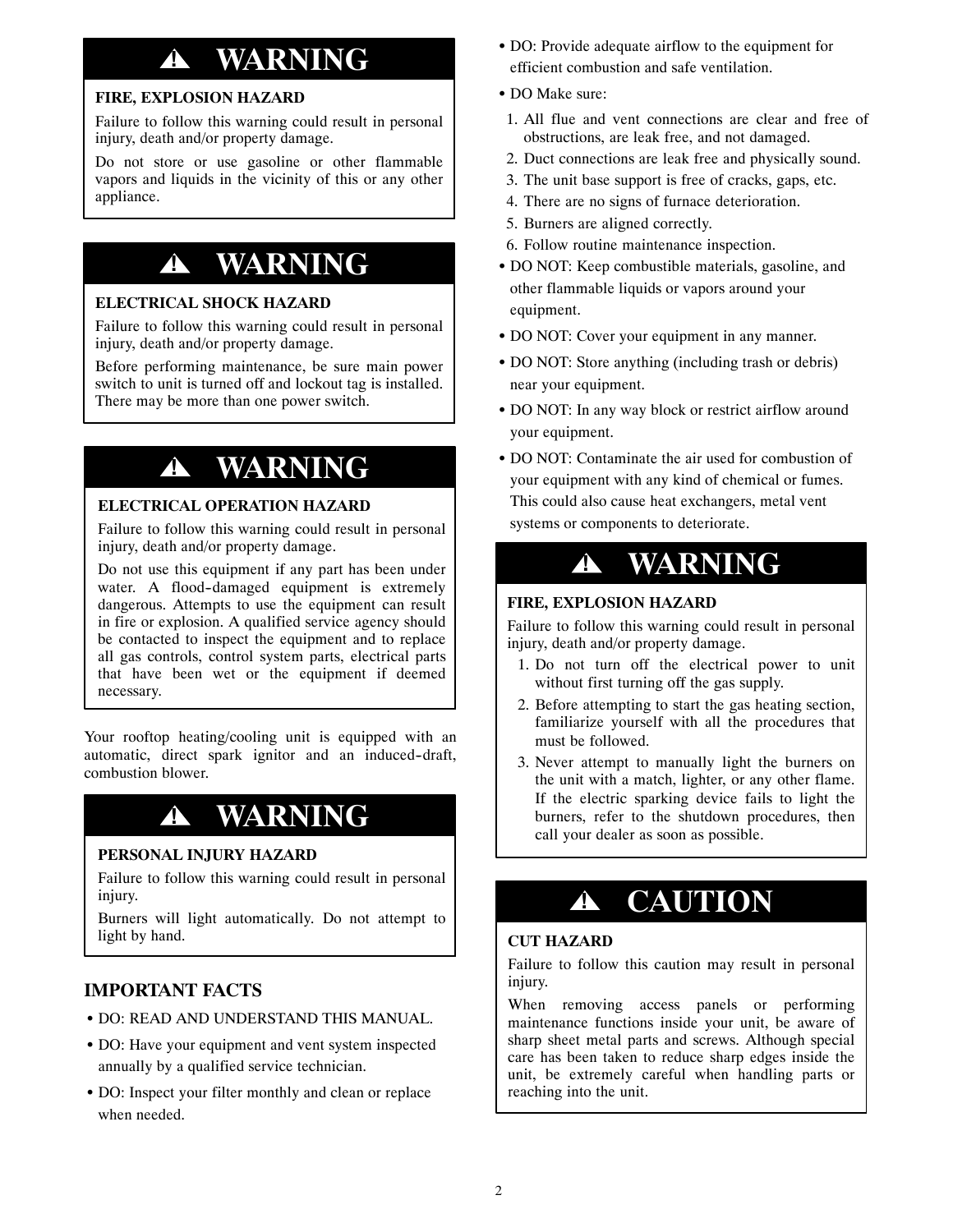### **TO LIGHT UNIT**

**Step 1** — Set room thermostat/unit controller to the lowest temperature setting and set the SYSTEM switch to HEAT or AUTO position. See Fig. 1.



Fig. 1 - Thermostat/Unit Controller

C07381

**Step 2** — Turn off the gas supply by closing the gas supply shut-off valve (external to RTU unit). See Fig. 2 or 3 (depending on the size of the unit) for location.



Fig. 2 - Gas Supply Shut-Off Valve Location  $3 \text{ to } 12^1/2$  Ton Units **(Thru the base gas supply shown.)**



Fig. 3 - Gas Supply Shut-Off Valve Location **15 to 271/2 Ton Units**



Fig. 4 - Gas Supply Shut Off Valve

**Step 3** — Turn off the electrical supply to the unit by switching the RTU main disconnect to OFF. Then, ensure personal safety by installing a lockout tag on the disconnect.



C07331

Fig. 5 - RTU Main Disconnect - Electrical Supply

**Step 4** — Remove the gas component access panel. For location of the gas component access panel, see Fig. 6 or Fig. 7 (depending on the size of the unit).





**Fig. 7 -- Gas Component Access and Filter Access Panels - 15 to 27**<sup> $1/2$ </sup> Ton Units



**Fig. 8 -- Gas Component Access Panel Removal**

C08487

**Step 5** — Move the RTU gas valve on/off switch to the OFF position and wait 5 minutes. See Fig. 6 or Fig. 7, depending on the type of unit, for location of RTU gas valve.

C07330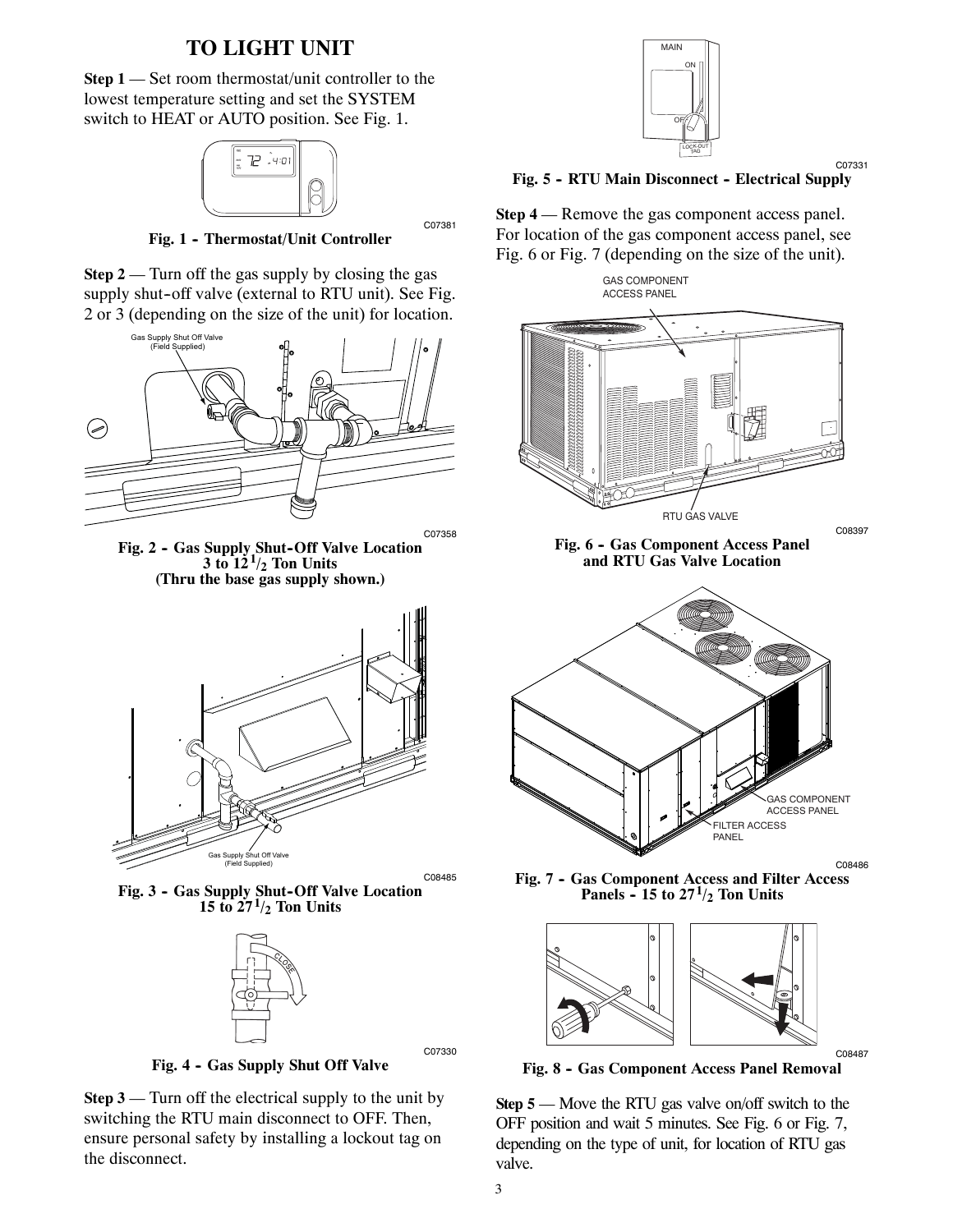

Fig. 9 - Single- and Two-Stage RTU Gas Valves

**Step 6** — Move the RTU gas valve on/off switch to the ON position.

**Step 7** — Replace the gas component access panel.



Fig. 10 - Replacing the Gas Component Access Panel

**Step 8** — Remove disconnect lockout tag and restore power to the unit by switching the RTU main disconnect to ON.



C07336

C08490

Fig. 11 - RTU Main Disconnect - Electrical Supply **Step 9** — Turn on the gas supply by opening the gas supply shut-off valve.



C07337

**Fig. 12 - Gas Supply Shut Off Valve** 

**Step 10** — To start unit, set room thermostat/unit controller heat setpoint to slightly above room temperature. The induced-draft combustion air fan will start. The RTU gas valve will open and main burners should ignite within 5 seconds. If the burners do not light, there is a 22-second delay. Burners will attempt to ignite within 5--seconds. Each time the burner fails to light, the 22--second time delay is repeated. If the burner does not light within 15 minutes, the unit will lockout the gas heat. To reset after a lockout, turn off the main electrical supply to the unit by switching the RTU main disconnect to OFF for a minimum of five seconds. Repeat Steps 1-10. If burners still do not light, call for service.

**Step 11** — Set the room thermostat/unit controller heating setpoint to desired temperature setting.



Fig. 13 - Thermostat/Unit Controller



#### **FIRE, EXPLOSION HAZARD**

Failure to follow this warning could result in personal injury, death or property damage.

If the main burners fail to light, or the blower fails to come on, shut down gas heating section and call your dealer for service.

### **TO SHUT UNIT OFF**

# **! WARNING**

#### **FIRE, EXPLOSION HAZARD**

Failure to follow this warning could result in personal injury, death and/or property damage.

- 1. Turn off gas supply by closing the gas line supply valve. Then, turn off the electrical power supply to the unit by switching the disconnect to off. Install lockout tag before servicing or performing maintenance.
- 2. Do not turn off the electrical power to unit without first turning off the gas supply.

Should overheating occur, or the gas supply fail to shut off, shut off the gas valve in the unit (by moving on/off switch to off) before shutting off the electrical supply.

**Step 1** — Set room thermostat/unit controller heat setpoint to the lowest temperature setting and set the SYSTEM switch to OFF.



C07381

Fig. 14 - Thermostat/Unit Controller

**Step 2** — Turn off gas supply by closing the gas supply shut-off valve (external to RTU unit). See Fig. 3 or Fig. 4 (depending on the size of the unit) for location.



C07330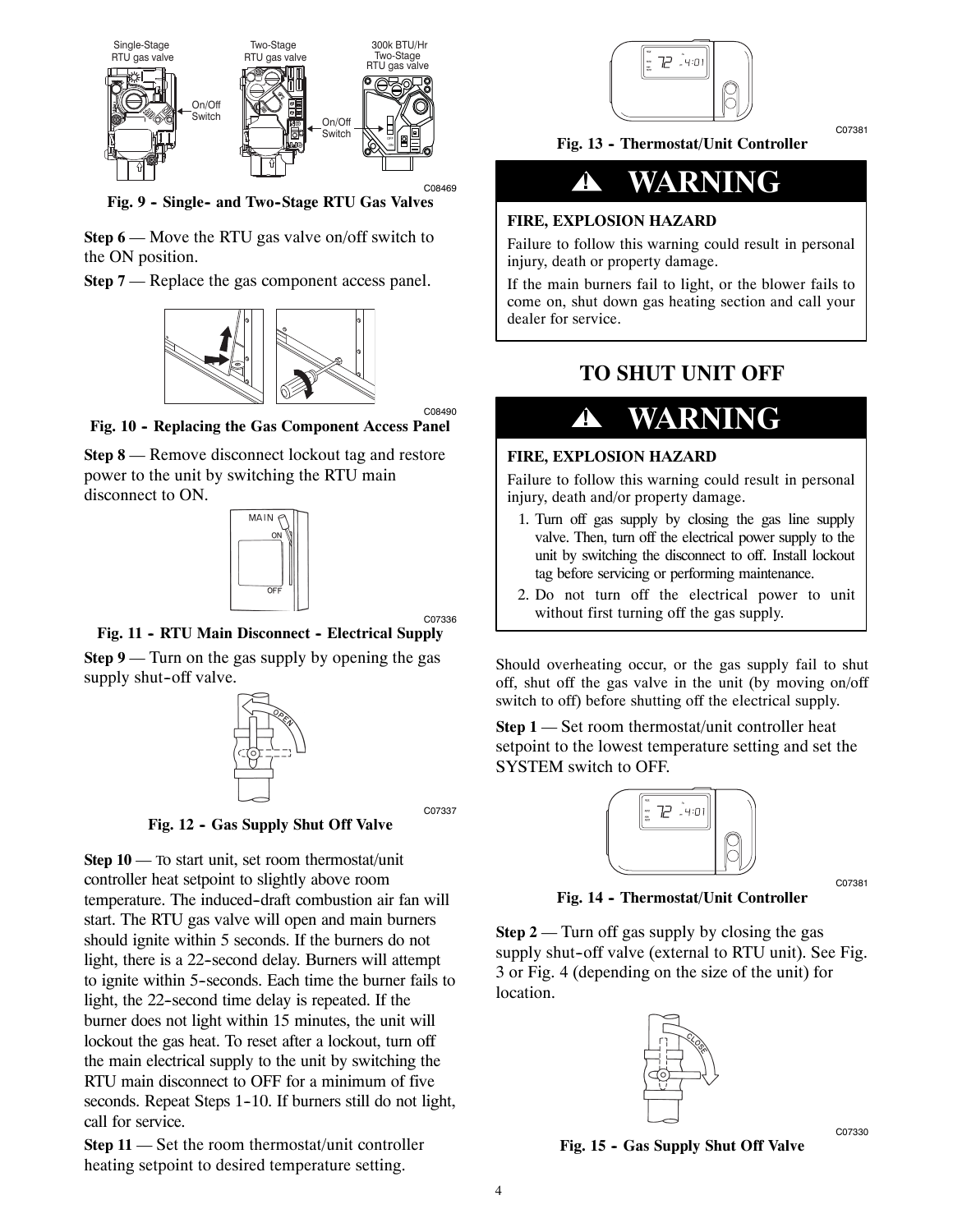**Step 3** — Turn off the electrical supply to the unit by switching the RTU main disconnect to off. Then, ensure personal safety by installing a lockout tag on the disconnect.



C07331

C08487

C08490

Fig. 16 - RTU Main Disconnect - Electrical Supply

**Step 4** — Remove the gas component access panel. For location of the gas component access panel, see Fig. 6 or Fig. 7 (depending on the size of the unit).



Fig. 17 - Gas Component Access Panel Removal

**Step 5** — Move the RTU gas valve on/off switch to the OFF position and wait 5 minutes.



Fig. 18 - Single- and Two-Stage Gas Valves

**Step 6** — Replace the gas component access panel.



Fig. 19 - Replacing the Gas Component Access Panel

**Step 7** — If the unit is being shut down because of a malfunction, contact your dealer as soon as possible. DO NOT proceed to step 8.

**Step 8** — If the unit is being shut down because the heating season has ended, remove the disconnect lockout tag and restore electrical power to the unit by switching the RTU main disconnect to ON and then set thermostat/unit controller to the COOL position to ensure operation of the cooling system during the cooling season.



C07336

Fig. 20 - RTU Main Disconnect - Electrical Supply

### **ROUTINE MAINTENANCE & CARE FOR THE EQUIPMENT OWNER**

While some maintenance can be performed by laymen, most should be performed by skilled, experienced personnel. Follow the recommended service maintenance schedule, and modify it as necessary for your application/environment. For instance, dusty areas may require more frequent filter changes.

After performing any maintenance or service on the unit, be sure all panels are securely fastened in place to prevent rain from entering unit cabinet and to prevent disruption of the correct unit airflow pattern.

# **! WARNING**

#### **FIRE AND EQUIPMENT DAMAGE HAZARD**

Failure to follow this warning could result in personal injury and damage to equipment.

Do not use this unit if any part has been under water. Immediately call a qualified service technician to inspect the unit and to replace any part of the control system and gas control that has been under water.

To ensure proper functioning of the unit, flow of combustion and ventilating air must not be obstructed from reaching the unit. Follow service and performance clearances as listed in the product data.

Consider the following information before maintaining or servicing equipment:

#### **Compressor**

All compressors are factory supplied with a normal charge of the correct type refrigeration-grade oil in them and should not require additional oil.

### **Indoor Air Filter(s)**



#### **FIRE AND EQUIPMENT DAMAGE HAZARD**

Failure to follow this warning could result in personal injury and damage to equipment.

Never operate unit without filters in place. The accumulation of dirt, dust or lint on the internal parts of your unit can cause fire or a loss of efficiency. Damage to the blower motor and/or compressors could also result.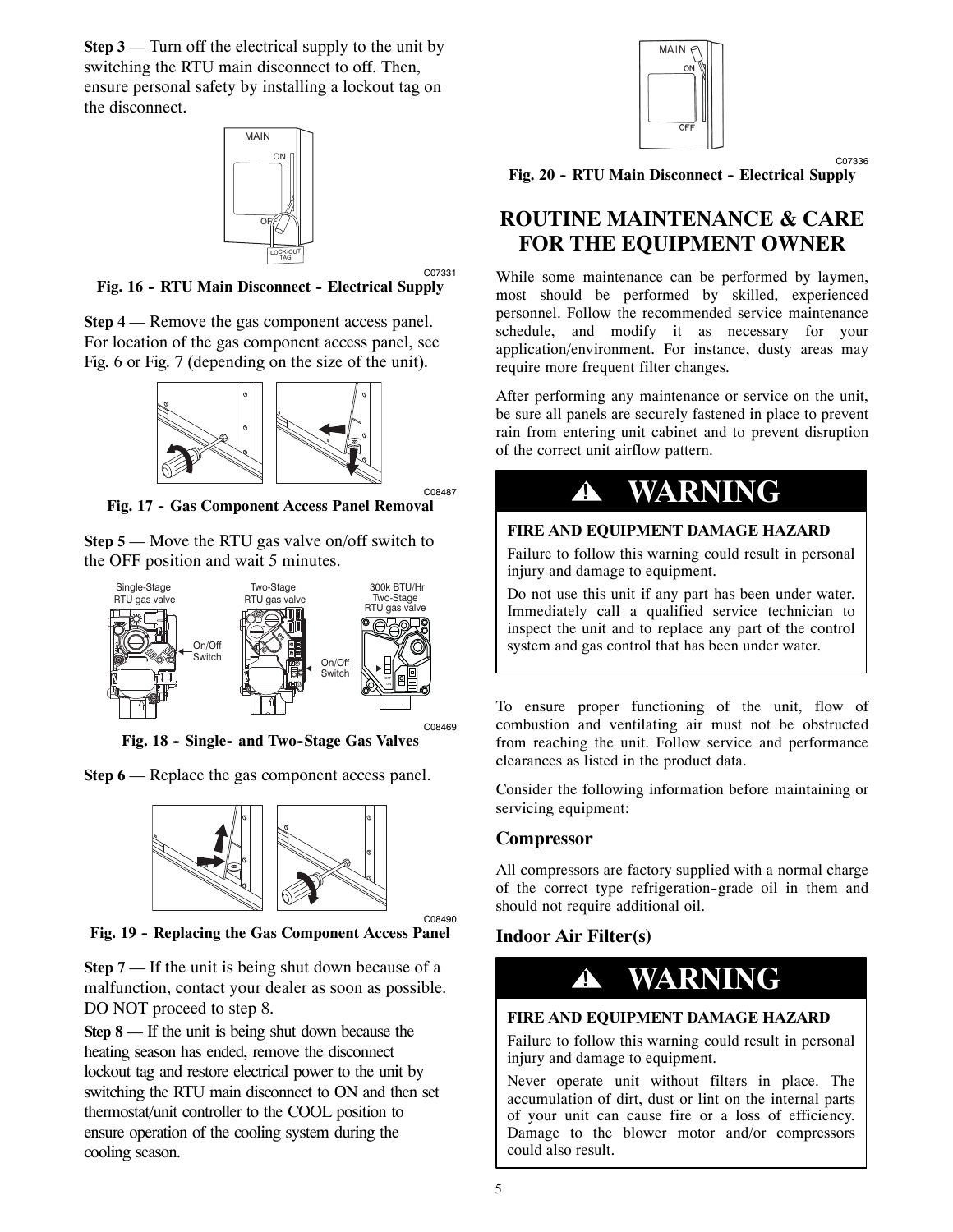Indoor air filter(s) should be checked every 3 or 4 weeks (application dependant) and changed or cleaned when necessary. See Fig. 21 or Fig. 22 (depending on the size of the unit) for air filter access panel location. See Tables 1 and 2 for replacement filter dimensions.

- Lift up and remove air filter access panel (3 to  $12<sup>1</sup>/2$  ton units) or remove the screws securing the filter access panel (15 to  $27<sup>1</sup>/2$  ton units).
- While holding filters, tilt upper filter rack.
- Remove filters by pulling up and out toward you from the track.
- Inspect filters. Clean or replace as necessary.
- Follow direction of airflow arrows as noted on filter frame when returning filters to rack.
- Reinstall air filter access panel.

If you have difficulty in locating your air filter or if you have questions concerning proper filter maintenance, contact your dealer for instructions. When replacing your unit filters, always use the same size and type of filter that was originally supplied by the installer.

AIR FILTER ACCESS PANEL



C07359 **Fig. 21 - Air Filter Access Panel — 3 to**  $12^{1/2}$  **Ton Units** 



**Fig. 22 - Air Filter Access Panel — 15 to**  $27<sup>1</sup>/2$  **Ton Units**

Table 1 – Replacement Filters - Size and Quantity

| Size | Capacity    | 48TC/580J          | 48HC/581J          |
|------|-------------|--------------------|--------------------|
| 04   | 3 tons      | $16 \times 25$ (2) | $16 \times 25$ (2) |
| 05   | 4 tons      |                    | $16 \times 16 (4)$ |
| 06   | 5 tons      |                    |                    |
| 07   | 6 tons      | $16 \times 16 (4)$ | $16 \times 20(4)$  |
| 08   | 7.5 tons    | $16 \times 20(4)$  |                    |
| 09   | 8.5 tons    | 20 x 20 (4)        | $20 \times 20(4)$  |
| 11   | 10 tons     |                    |                    |
| 12   | 10 tons     | 20 x 20 (4)        |                    |
| 14   | $12.5$ tons | $20 \times 20(4)$  | $18 \times 24(6)$  |
| 16   | 15 tons     | $18 \times 24(6)$  |                    |
| 17   | 15 tons     |                    | $20 \times 25(6)$  |
| 18   | 15 tons     |                    |                    |
| 20   | 17.5 tons   | $20 \times 25(6)$  | 20 x 25 (6)        |
| 21   | 17.5 tons   |                    |                    |
| 24   | 20 tons     |                    | 16 x 25 (9)        |
| 25   | 20 tons     | 16 x 25 (9)        |                    |
| 28   | 25 tons     |                    | 16 x 25 (9)        |
| 29   | 25 tons     |                    |                    |
| 30   | 27.5 tons   |                    |                    |
|      |             |                    |                    |

**NOTE**: Filter sizes in Table 1 are in inches. Numbers in ( ) denote filter quantity. See Table 2 (on page 8) for additional unit listings.

Units with outdoor air capability have a cleanable filter for the outdoor air. This filter should be checked semi-annually and cleaned as necessary with steam or hot water and a mild detergent. Do not use throwaway filters in place of cleanable filters.

#### **Condenser Fan**



#### **PERSONAL INJURY HAZARD**

Failure to follow this warning could result in personal injury.

Do not poke sticks, screwdrivers, or other object into revolving fan blades.

#### **Electrical Controls and Wiring**

Ensure wires do not contact refrigerant tubing or sharp edges. Electrical controls are difficult to check without proper instrumentation. If inadequate cooling is suspected, contact your qualified local dealer for service.

#### **Combustion Area and Vent System**

The combustion area and vent system should be visually inspected before each heating season.



#### **FIRE HAZARD**

Failure to follow this warning could result in personal injury equipment damage.

If your unit makes any unusual or especially loud noises during heating, shut down the heating section and call your qualified service technician.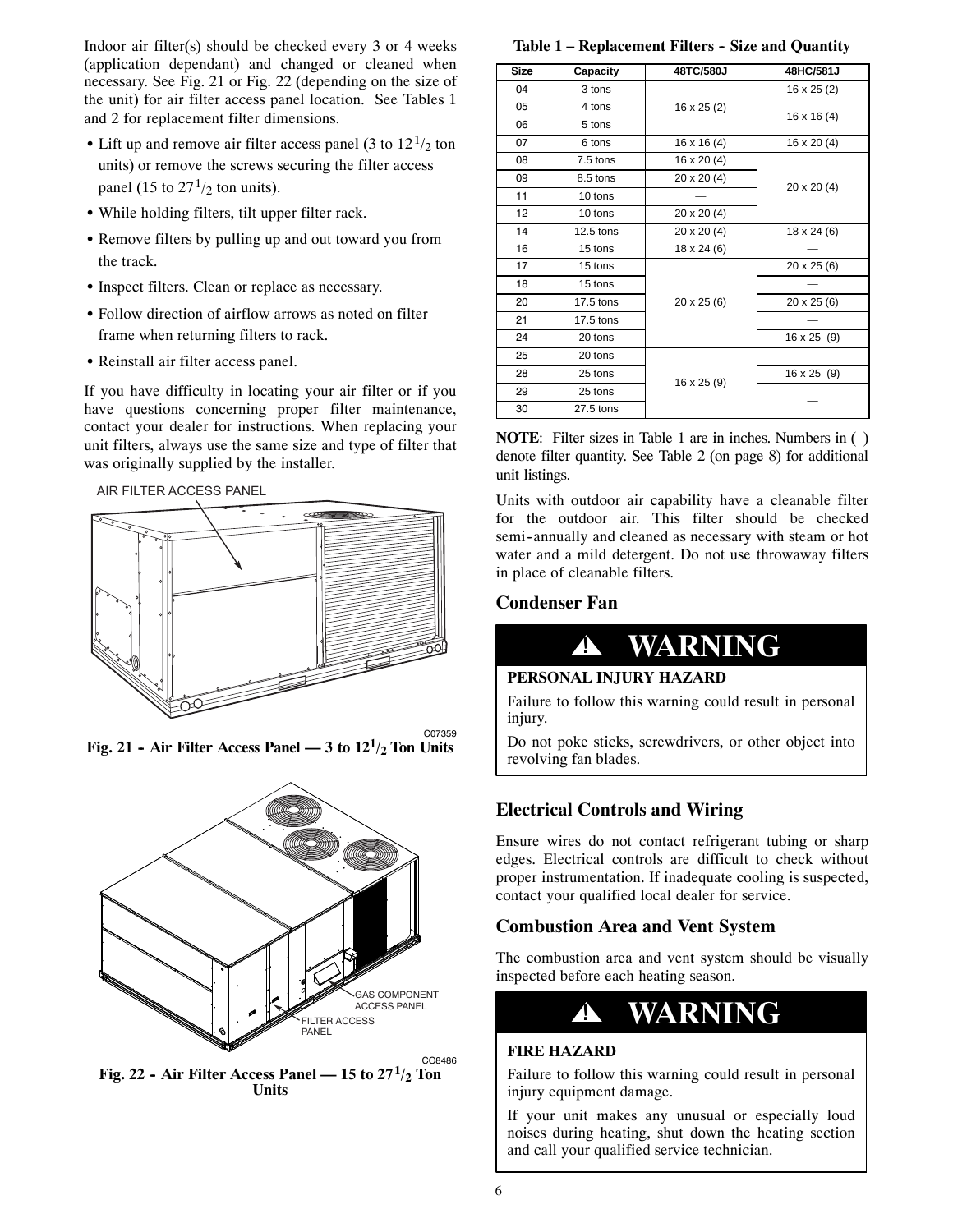Proceed as follows to inspect the combustion area and power--venting system of your unit.

- Turn off gas supply to your unit.
- Turn off electrical power to your unit; install lockout tag.
- Remove gas component access panel.
- Using a flashlight, carefully inspect the burner areas for dirt, soot, or scale.

# **! CAUTION**

#### **EQUIPMENT DAMAGE HAZARD**

Failure to follow this caution may result in damage to equipment.

If dirt, soot, rust or scale accumulations are found, call your service technician and do not operate your heating section.

• When you have completed your inspection, follow the start-up procedures in this manual to restore your unit to operation.

## **! WARNING**

#### **PERSONAL INJURY HAZARD**

Failure to follow this warning could result in personal injury.

Components in heat section may be hot after unit has been started up. When observing flame, be careful not to get close to or touch heating components.

- Observe unit heating operation. Watch the burner flame to see if it is bright blue. If you observe a suspected malfunction or that the burner flame is not bright blue, shut down the unit and call your dealer.
- Replace gas component access panel.

#### **Integrated Gas Controller (IGC)**

The IGC board incorporates an LED that emits a flashing light to indicate an alarm code. If the furnace section will not operate and the LED is flashing a code (1 to 9 flashes in succession), contact your dealer and request service.

**NOTE**: Make note of the flash code before powering off the unit. The alarm codes clear after power cycle.

#### **Unit Panels**

After performing any maintenance or service on the unit, be sure all panels are securely fastened in place to prevent rain from entering unit cabinet and to prevent disruption of the correct unit airflow pattern.

### **BEFORE YOU CALL FOR SERVICE, CHECK FOR PROBLEMS THAT CAN BE EASILY SOLVED**

If insufficient heating or cooling is suspected:

 $\Box$  Check for sufficient airflow. Check the air filter for dirt Check for blocked return- or supply-air grilles. Be sure they are open and unobstructed. If these checks do not reveal the cause, call your servicing dealer.

If your unit is not operating at all, check the following list for easy solutions:

- $\Box$  Check to be sure that your thermostat/unit controller temperature selector is set above the indoor temperature during the heating season, or below the indoor temperature during the cooling season. Be sure the SYSTEM switch in the proper HEAT or COOL position and not in the OFF position.
- $\Box$  Is the electrical supply switch ON? Are any fuses blown, or has the circuit breaker tripped?
- $\Box$  During the heating season, check the external manual shutoff valve. Is this lever parallel with the pipe, indicating that the valve is open? Or is the lever at the right angle, indicating that the valve is closed? If closed, has the gas been shut off for safety reasons? Otherwise, you may open the valve and follow the start-up procedures listed in this manual.

**NOTE**: Before proceeding with the next check, turn OFF the electrical power supply to the unit. Remove the gas component access panel.

- $\Box$  During the heating season, check the control switch on the gas valve. Is it in the ON position? If it is not, be sure it has not been turned off for the purpose of safety. If no safety hazards are present, follow the start-up procedures in this manual.
- $\Box$  If your unit still fails to operate, call your servicing dealer for troubleshooting and repairs. Specify the model and serial numbers of your unit. (Record them in this manual in the space provided.) If the dealer knows exactly which unit you have, he may be able to offer suggestions over the phone, or save valuable time through knowledgeable preparation for the service call.

#### **IN CASE OF TROUBLE**

If, after performing the above checks, unit performance is unsatisfactory, shut off the unit and call your dealer.

Dealer's Name Telephone No. Unit Model Unit Serial Number